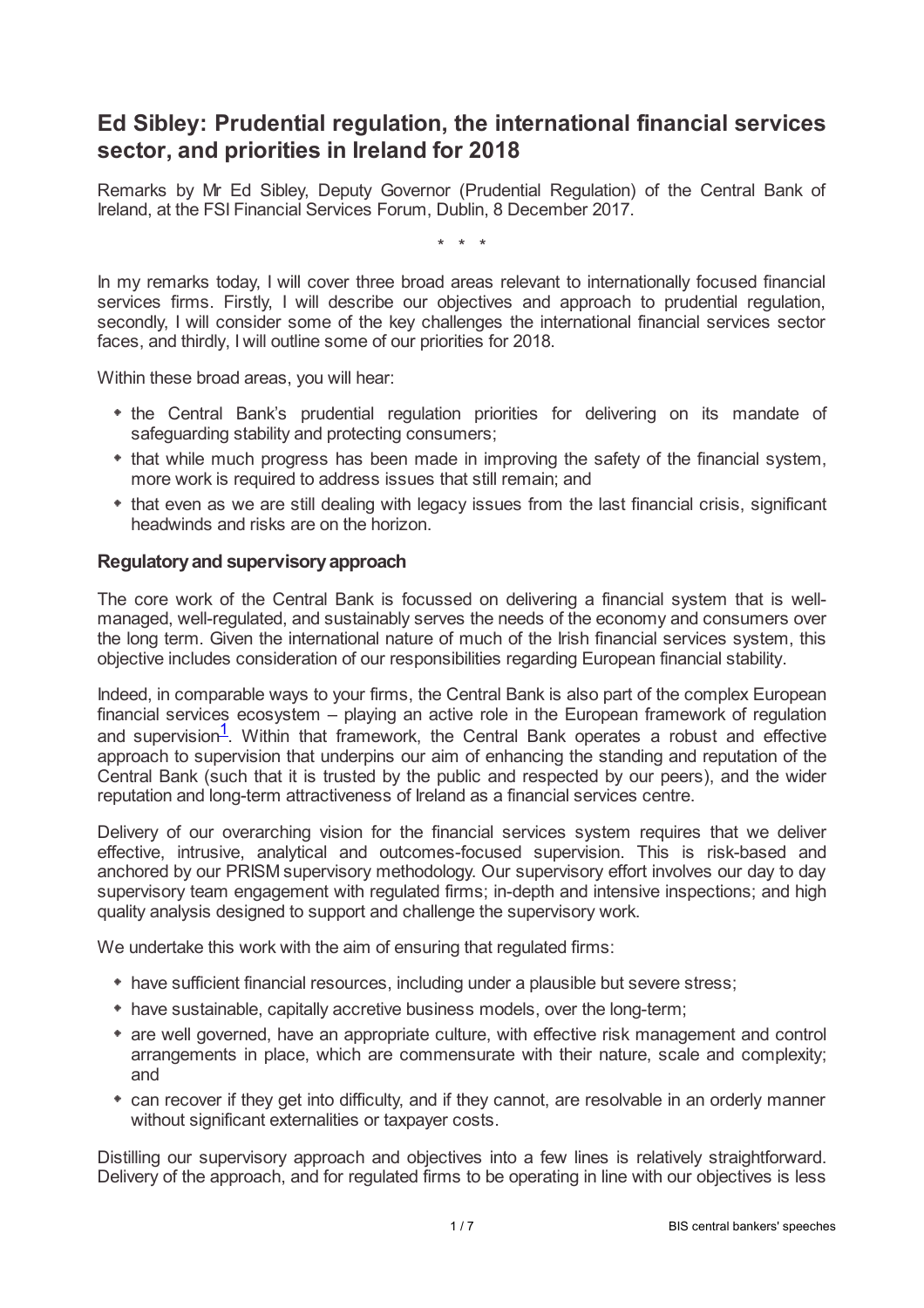so, particularly in the context of the continued developments and changes to regulatory frameworks, which I will come onto in one moment. Nonetheless, it is what I expect of my teams, and it is what I expect of the firms that we supervise, whether they are focused on the domestic economy or internationally focused.

In the 10 years since the onset of the financial crisis, multiple reforms have sought to address the root causes of the crisis and other issues. Indeed, there continues to be reforms of the reforms, and regulatory reform packages have started to sound like extended movie franchises.

<span id="page-1-1"></span><span id="page-1-0"></span>While not yet reaching the number of iterations as the Fast & the Furious franchise, we are still embedding recent changes such as Solvency II, and implementing further changes, notably MiFID I $\frac{2}{3}$  $\frac{2}{3}$  $\frac{2}{3}$  $\frac{2}{3}$  $\frac{2}{3}$  and PSD  $2^{\frac{3}{2}}$ . We are close to agreement on Basel III. In parallel, accounting standards continue to be updated, with a 1 January 2018 effective date for IFRS9 $\frac{4}{3}$  $\frac{4}{3}$  $\frac{4}{3}$  and IFRS17<sup>[5](#page-5-4)</sup> coming into force from 1 January 2021 for Insurance firms.

<span id="page-1-4"></span><span id="page-1-3"></span><span id="page-1-2"></span>Further change is on the way with Capital Markets Union (CMU) $6$ , an important response to the challenge of achieving more diversified sources of funding of the European economy, wider opportunities for investors, and broader risk sharing. The objective to diversify the funding mix, reducing reliance on traditional funding models, is a valuable one.

<span id="page-1-5"></span>The recently proposed revision of the ESA's framework is also relevant<sup>Z</sup>. Negotiations are continuing under the Estonian Presidency on the European Commission's Risk Reduction Measures package. This package constitutes the EU's completion of the Basel III and FSB reform agenda and revises parts of the CRD / CRR and BRRD frameworks $\frac{8}{3}$  $\frac{8}{3}$  $\frac{8}{3}$ .

<span id="page-1-6"></span>It is both clear and unsurprising that there is some regulatory change fatigue in the system. So it is important to consider why these changes have been needed – indeed, why regulation is needed at all. Ultimately, this comes down to a question of trust. And without regulation and effective supervision, financial services firms cannot be trusted to deliver what is required of them in the way the economy needs and society expects. This is the lesson of the most recent crisis and all crises before that. It is the lesson from the multitude of conduct failures. Regulatory change has, among other things, been required to address gaps or weaknesses in the system that were being exploited or at risk of being so.

We all have a job of work to do to try and restore trust in the system.

## **Current challenges**

With one very notable exception, the internationally focused financial services firms operating in Ireland have not experienced the same levels of failures and losses as the domestically focused sector. This is obviously welcome, but should not be a cause of complacency. There are significant risks and challenges that need to be addressed, including:

## (i) Macro risks

The macro economic environment has improved considerably, both domestically and internationally. Growth has returned in the Eurozone and is now well established in Ireland. However, significant risks are evident.

Our latest Macro Financial Review will be released next week. I urge you to read it, as it covers in some detail the progress and vulnerabilities in the Irish economy and the financial system. For example:

Valuations for many asset classes have been increasing for a long period – from government bonds through to bitcoin, from stock markets to real estate. Market volatility is very low. This bull run can not last forever. Quantitative easing will end. Interest rates will rise. Asset valuations will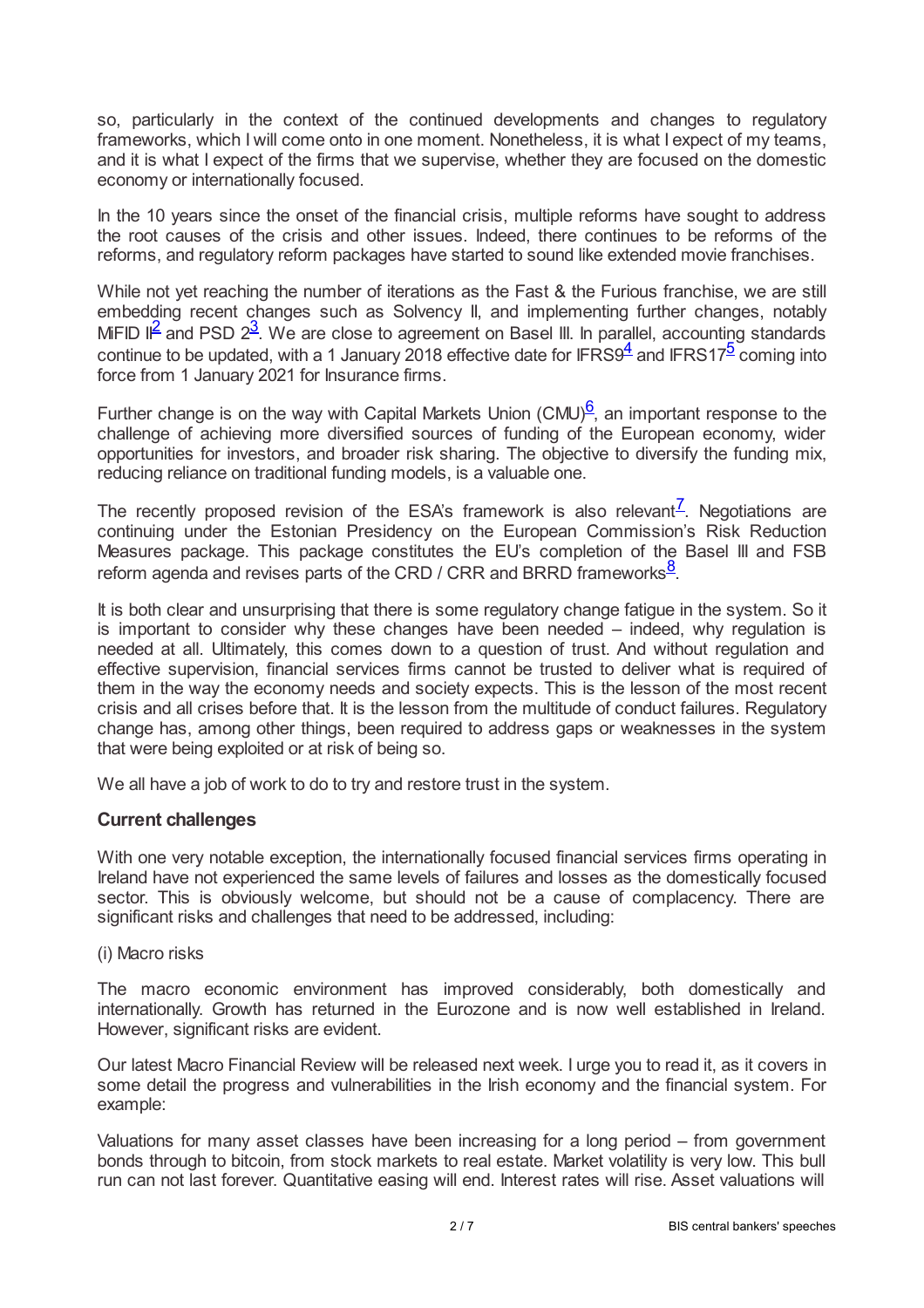fall. Hopefully, this will all be orderly, but history would warn against any complacency in judging that this time is different.

Geo political risks are also elevated. Most notably, we may all hope for an orderly Brexit, a topic I will return to, but there is no certainty that this will be the case. Whatever the outcome, it is likely to be negative for the Irish economy and the financial services system here and potentially across the EU.

At the risk of generalisation, as CEO's and senior managers in international financial services firms, the majority of you are likely to be more optimistic than your prudential regulator. In fact, in the same way as I am paid to consider downside risk, you are incentivised to consider the upside. Nonetheless, we all need to be prepared for the plausible worse case.

After a storm it is important that roofs are fixed, leaky pipes mended and so on. While there is a natural tendency for a 'risk on' mentality to dominate in the current environment, repair is still needed, and lessons of the past cannot be forgotten. Even as we are still dealing with legacy issues from the last financial crisis, significant headwinds and risks are on the horizon.

To deliver a resilient financial system, firms need to prepare for challenging times ahead. Today, economic conditions are more positive than in recent times. During such times it is critical for firms to prepare for the potential downside risks and plausible shocks that include Brexit, tighter economic conditions and on-going disruption of business models.

#### (ii) Pace of change

There are considerable opportunities and risks for the financial services industry arising from technology changes. History is replete with examples of industries being transformed, created and disrupted by technology changes. This dates back centuries, but the pace of this change and the risks associated with it are increasing, in what seems like an exponential way.

It is beyond doubt that banking, insurance, asset management, payments, and other financial services sectors will be disrupted by technology change. Are you ready, or is your firm or your sector more like Kodak or Nokia?

Fintech is changing barriers to entry and blurring the boundaries between technology firms and financial services firms. New business models, products and services are emerging, and changing the way users interact with the system. Value chains are being disrupted. Available data is growing exponentially. The sophistication and reliance on artificial intelligence and machine based learning is increasing. Opportunities for innovation through digital technology are abundant as financial services is focused on recording, analyzing, and interpreting transactions and managing associated information flows.

So there are threats and opportunities for all of your firms. Smaller, niche players, can be more nimble, can target specific higher margin business – cherry picking from the bigger players, but new entrants might also arrive – including from the technology sector. Alternatively, bigger players with larger wallets can buy technology firms, achieve economies of scale, and so on, and can compete easily on a cross border basis.

However it arrives, there will, undoubtedly be disruption to the system and your firms. I expect that you will be actively thinking about these issues, how they will affect your business, your capabilities to deliver change and the services you want to provide, and ultimately what a sustainable proposition is.

#### (iii) Operational risk & resilience

We are all operating in an increasingly complex environment, with a greater and greater degree of reliance on technology, an exponential growth in data, continuous change, increasingly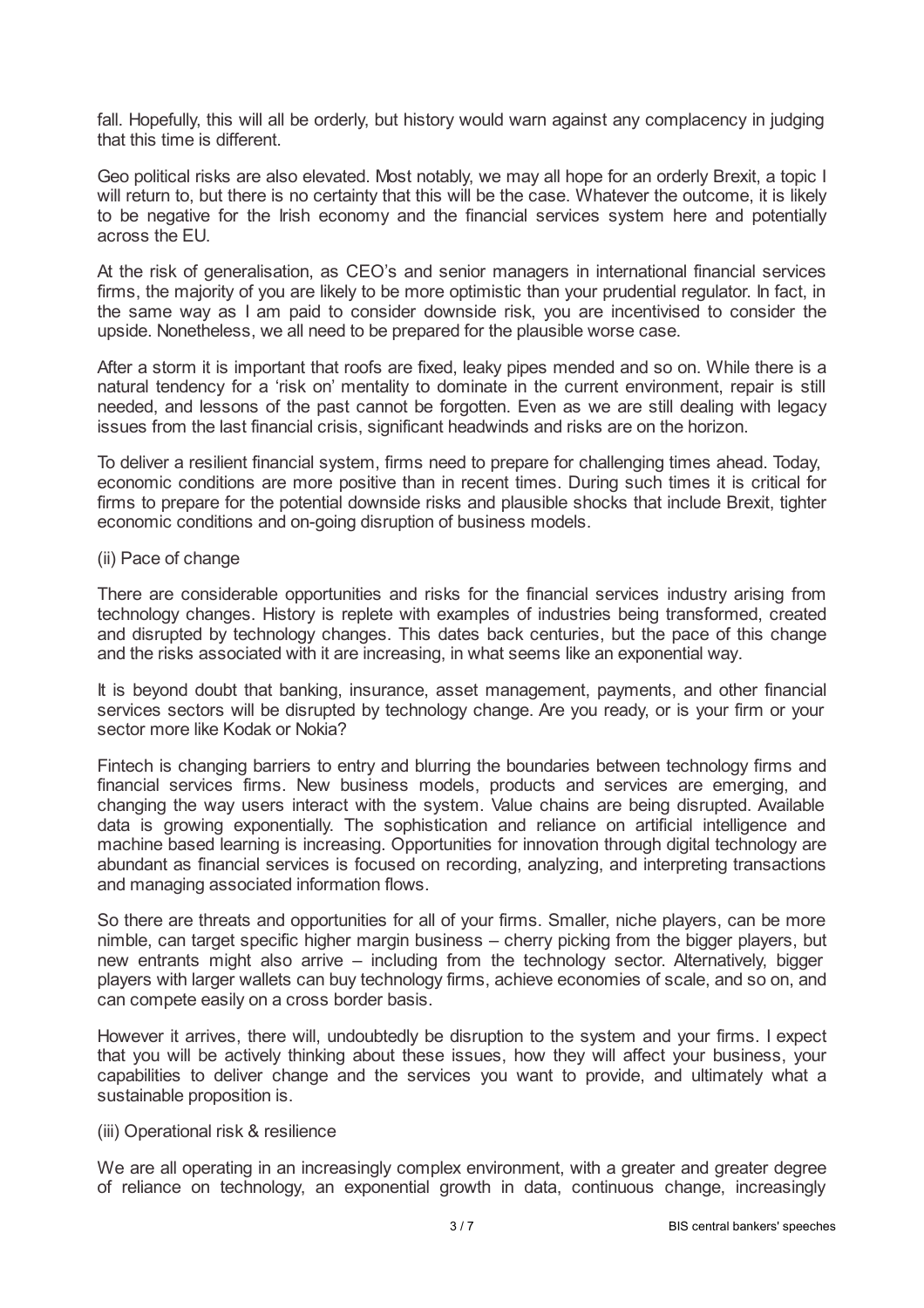organisation complexity – including through outsourcing. All of these factors increase operational risk, and the need for greater resilience in our processes, people and systems.

System resilience and cyber security threats are acute. Risks can crystallize instantly and catastrophically. The evidence from our onsite IT risk inspections is that much more needs to be done to manage this risk. For all of you, it is a question of when, not if, so you need to not only reduce the risk of occurrence but have advanced plans for how you will deal with the risk crystallising.

To take outsourcing as another example, while there are strong business benefits from successful outsourcing, it does bring additional complexity into the system. It may be more difficult to get a co-ordinated response when issues arise and to get separate firms, perhaps unregulated, to operate in a co-ordinated manner during a time of stress. The firms may have conflicting responsibilities between their own stakeholders. You need to be satisfied, and to be able to demonstrate, that this additional complexity is being managed and mitigated.

(iv) Governance & risk management

As I have already alluded to, we are living in an increasingly complex, fast moving and challenging world. Successfully meeting these challenges requires effective leadership, governance and risk management. It is therefore of serious concern that, in too many cases, the implementation and embedding of effective governance arrangements and risk management frameworks in Irish financial services firms is not sufficiently robust. More than one third of the largest firms (PRISM impact High or Medium High) have significant issues, which require remediation in order to bring governance arrangements within our supervisory risk appetite. This needs to change.

As does the culture in many firms – not just the retail banks. We expect institutions to critically evaluate their culture, considering what type of culture they want to develop, how staff are incentivised to behave, and to be held to account as to whether the culture they want is the culture they have and how would they know if it is not.

We will also be stepping up our work from a diversity and inclusion perspective – linked to our work on culture. It will increasingly feature in our ongoing supervision and inspection work, supported by analytics. We expect regulated firms to meaningfully address diversity and inclusion in the boardroom, at the executive level and the pipeline of talent needed to run the organisation in the long-term.

## **Supervisory priorities for 2018**

Turning now to the final part of my remarks – our supervisory priorities for next year. There are some differences across sectors, such as:

- for Banking: continued drive to reduce NPLs, supporting our Financial Conduct colleagues on the tracker mortgage examination, implementation of PSII, the implementation of IFRS9, and the EBA stress test;
- for insurance: focus on risk transfer, cross border insurance and completing further work on internal models;
- for Asset Management and Investment Firms: the implementation of MiFID II; and
- \* for Credit Unions: further enhancements of the regulatory framework, addressing viability issues, restructuring and responding to the bifurcation of the sector, and credit risk.

But there are also many common priorities and there is absolute consistency in our desired outcomes – that of delivering on our mandate of safeguarding stability and protecting consumers and our vision of a well-managed, well-regulated financial services system that sustainably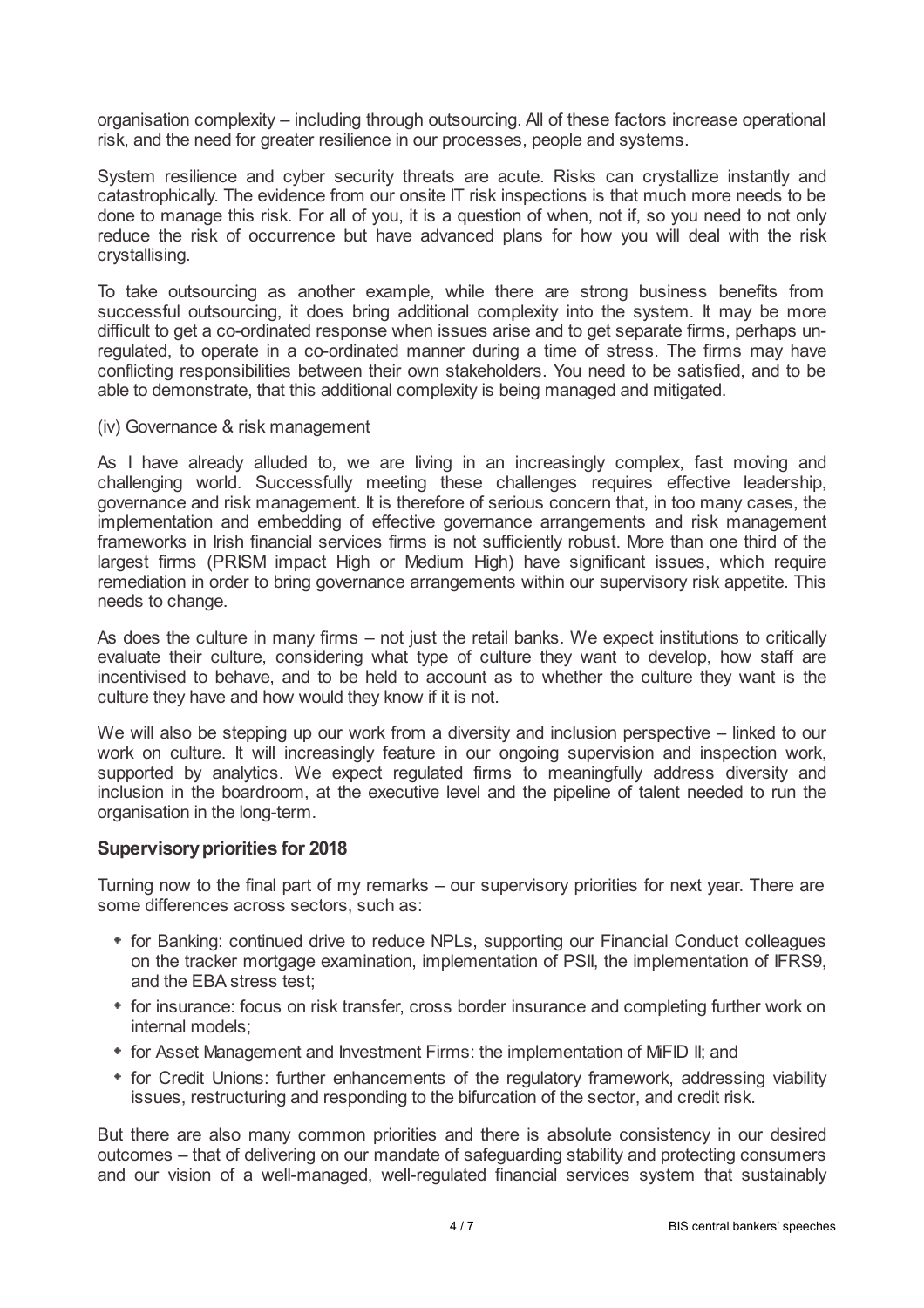serves the needs of the economy and consumers over the long term.

Common key areas of focus in 2018 will include:

(i) Core supervisory activity:

My number one priority is to ensure that my teams deliver an effective, intrusive, analytical and outcomes-focused approach to supervision. We will relentlessly pursue improvements in those areas necessary to bring financial service firms within our supervisory risk appetite. This will include significant work on the areas I have raised earlier – governance, culture, IT risk, and outsourcing.

(ii) Brexit:

As I have touched on earlier, Brexit will have a direct and negative impact on the Irish economy. This impact will have knock on effects on the Irish financial services system. Even in a best-case scenario, new frictions and duplications, with associated costs, will emerge in the European financial services system. The loss of the UK voice from the European system of financial regulation is also negative for Ireland.

There is considerable uncertainty and complexity for firms in dealing with Brexit, regarding, for example contract continuity, risk transfer, appropriate governance structures and regulatory treatment of third country branches by both the home and host state.

While some firms have robust plans that deal with a range of scenarios, other firms' plans are not as advanced as they need to be. Some firms have not considered a scenario of a 'hard' Brexit with no transition period. More work is required to be prepared for this plausible scenario.

With regard to Brexit related authorisations and approvals, we will continue to prioritise our authorisation activity and continue to deliver on our commitment of being transparent, predictable and consistent in our approach to authorisations and material business changes. Where Brexit has a material impact on business strategy and business models, we will challenge firms to ensure they appropriately address associated risks.

We will continue to both operate to and influence European norms of supervision. We have engaged effectively within the SSM and with the ESAs and have been influential in the decisions being taken on supervisory stances for the many thorny issues that Brexit is causing.

We will continue to dedicate our most senior and experienced supervisory and regulatory experts to work on Brexit – as befits one of our highest priorities. We have approved an expansion in the regulatory staff in the Central Bank to ensure we have the resources to both authorise and supervise new entrants or changes to existing firms.

We have put in processes that are transparent, predictable and consistent. Firms that are engaging with us will find us open, engaged and pragmatic. But they will not find that we are willing to compromise on the need for governance and control arrangements to be commensurate with the size, scale and complexity of operations.

(iii) Meaningful progress in the recoverability and resolvability of firms

There has been significant progress in recovery and resolution planning in the last two to three years. However, more needs to be done by regulated firms to develop credible and executable recovery plans, and to address impediments to resolution – including the raising of MREL for banks, and addressing operational continuity issues. The absence of a resolution framework for insurance firms is a concern, and will be a focus of our engagement in European forums.

(iv) Continuing to enhance our supervisory approach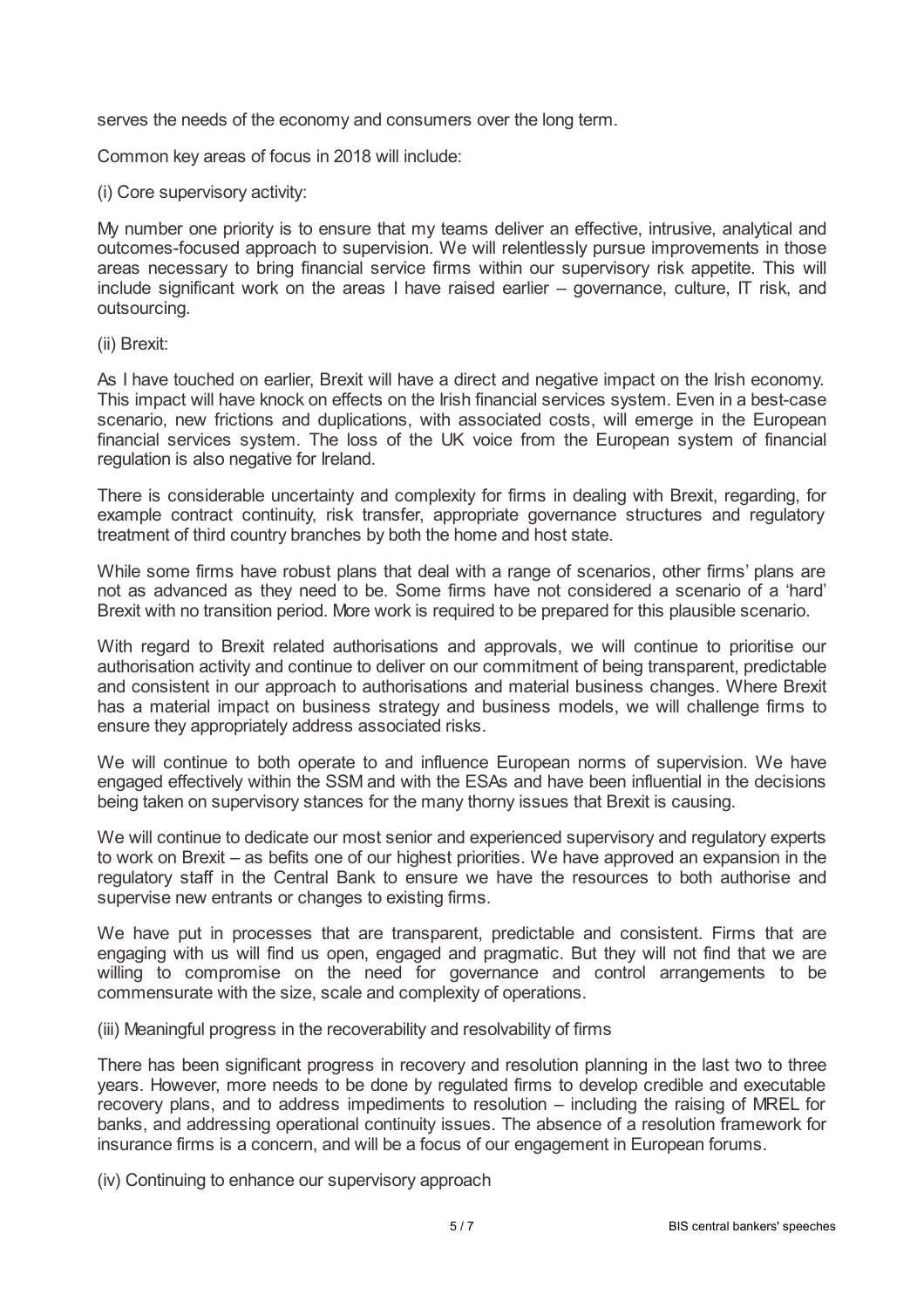I expect all of you to be seeking to both continuously improve your firms as well as responding and anticipating the changing environment we operate in. I expect the same in the Central Bank. We will continue to enhance our supervisory approach, including the use of the data and analysis (reflecting the huge growth in regulatory and non-regulatory information that we need to consider as part of our supervision).

#### (v) Resourcing

And finally, resourcing will remain our number one internal priority, recognising that we can only deliver through the quality, expertise and commitment of our staff.

## **Conclusion**

I will conclude here. The Central bank's core work is focused on delivering the financial system the economy needs and consumers deserve. The work of regulation and supervision and your efforts have helped deliver a safer system. But significant issues remain that need attention to achieve our desired outcomes of regulated financial services firms:

- having sufficient financial resources, including under a plausible but severe stress;
- having sustainable, capitally accretive business models, over the long-term;
- being well governed, with an appropriate culture, effective risk management and control arrangements in place, which are commensurate with their nature, scale and complexity; and
- being able to recover if they get into difficulty, and if they cannot, being resolvable in an orderly manner without significant externalities or taxpayer costs.

This is the time to fix what needs to be fixed, to refocus on consumers and to build resilience within your firms. This will result in financial services firms who are in a stronger place to serve the needs of the economy and consumers through an economic cycle.

- <span id="page-5-1"></span> $2 \overline{$  $2 \overline{$  MFID II contains new EU-wide rules governing investment firms, credit institutions, trading venues and market structures, as well as third-country firms providing investment services or activities in the EU. It significantly broadens the scope of MiFID bybringing new activities and firms into scope, removing or narrowing exemptions and covering new financial instruments and products.
- <span id="page-5-2"></span><sup>[3](#page-1-1)</sup> The **[Payments](www.centralbank.ie/regulation/industry-market-sectors/payment-institutions/regulatory-requirements-and-guidance) Services Directive 2** (PSD2) will come into force in the EU in January 2018. Banks will be obligated to share their customer information with third parties; such as payments firms.
- <span id="page-5-3"></span> $\frac{4}{1}$  $\frac{4}{1}$  $\frac{4}{1}$  IFRS 9 is a new accounting standard that will be effective from 1 January 2018. It introduces an expected credit losses model (ECL) which may lead to higher impairment provisions and more volatile impairment charges with a consequent impact on capital ratios.
- <span id="page-5-4"></span> $5$  IFRS 17 relates to the principles for the recognition, measurement, presentation and disclosure of insurance contracts within the scope of the standard.
- <span id="page-5-5"></span>6 See recent update from European [Commission](ec.europa.eu/finance/docs/law/170920-communication-esas_en.pdf) - Reinforcing integrated supervision to strengthen Capital Markets Union and financial integration in a changing environment. Available here.
- <span id="page-5-6"></span><sup>[7](#page-1-5)</sup> Cross, Gerry. The Evolving Regulatory Architecture: A Supervisory Perspective. 2017
- <span id="page-5-7"></span> $\frac{8}{2}$  $\frac{8}{2}$  $\frac{8}{2}$  The Capital Requirements Regulation (EU) No. 575/2013 (CRR) and Directive 2013/36/EU (CRD IV) came into effect on 1 January 2014. The CRR is directly applicable to all Member States while CRD IV has been transposed into Irish national law via Statutory Instruments 158/2014 & 159/2014 [European Union (Capital Requirements) (No.2) Regulations 2014]. Further [information](www.centralbank.ie/regulation/how-we-regulate/resolution-framework). The Bank Recovery and Resolution Directive (BRRD) provides national resolution authorities with comprehensive and effective powers for dealing with failing banks. This framework and related legislation enhances both the resilience and the resolvability of EU

<span id="page-5-0"></span> $1$  Sibley, Ed, <u>Innovation and insurance in Ireland: a supervisory perspective</u> 2017.